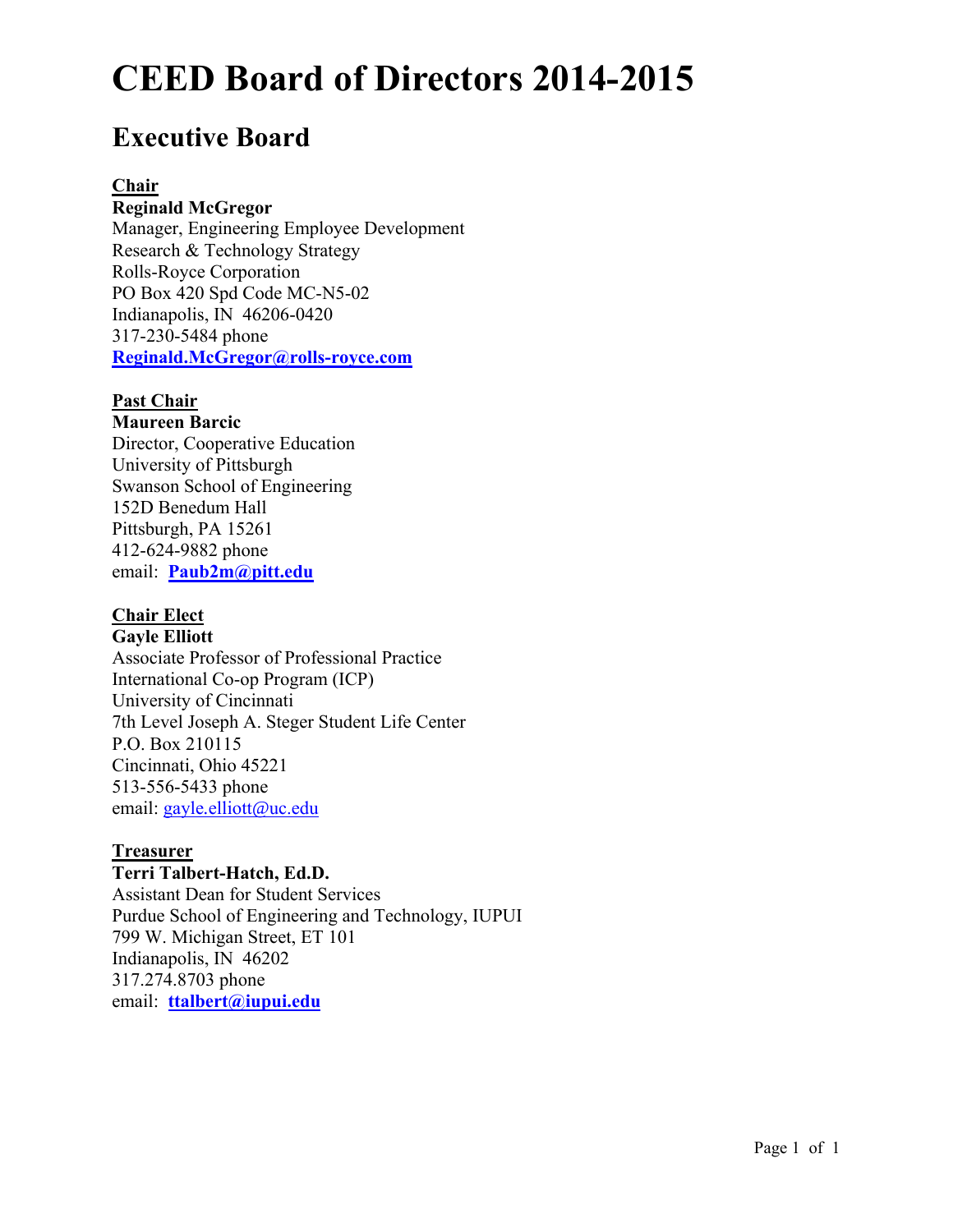#### **Secretary**

#### **Debbie Pearson**

Retention and Graduation Initiative Coordinator Office of Undergraduate Education and Registrar's Office Georgia Institute of Technology Clough 283F Atlanta, GA 30332 404.385.3665 phone email: **debbie.pearson@gatech.edu**

# **Editor**

#### **Craig Gunn**

Senior Academic Specialist Director of the Communications Program Michigan State University 2443 Engineering Building East Lansing, MI 48824-1226 517-355-5160 phone email: **gunn@egr.msu.edu** 

# **Archivist**

#### **Susan Matney**

Associate Director, Co-operative Education North Carolina State University 2100 Pullen Hall Campus Box 7303 Raleigh NC 27695-7303 919-515-4423 phone e-mail: **susan\_matney@ncsu.edu**

#### **Industrial Representative - Cooperative Education**

**Eric Pearson** Director, Cross-Sector Program Initiatives Advanced ISR&T Programs Electronic Systems, Baltimore, MD 410-993-6611 phone email**: eric.pearson@ngc.com**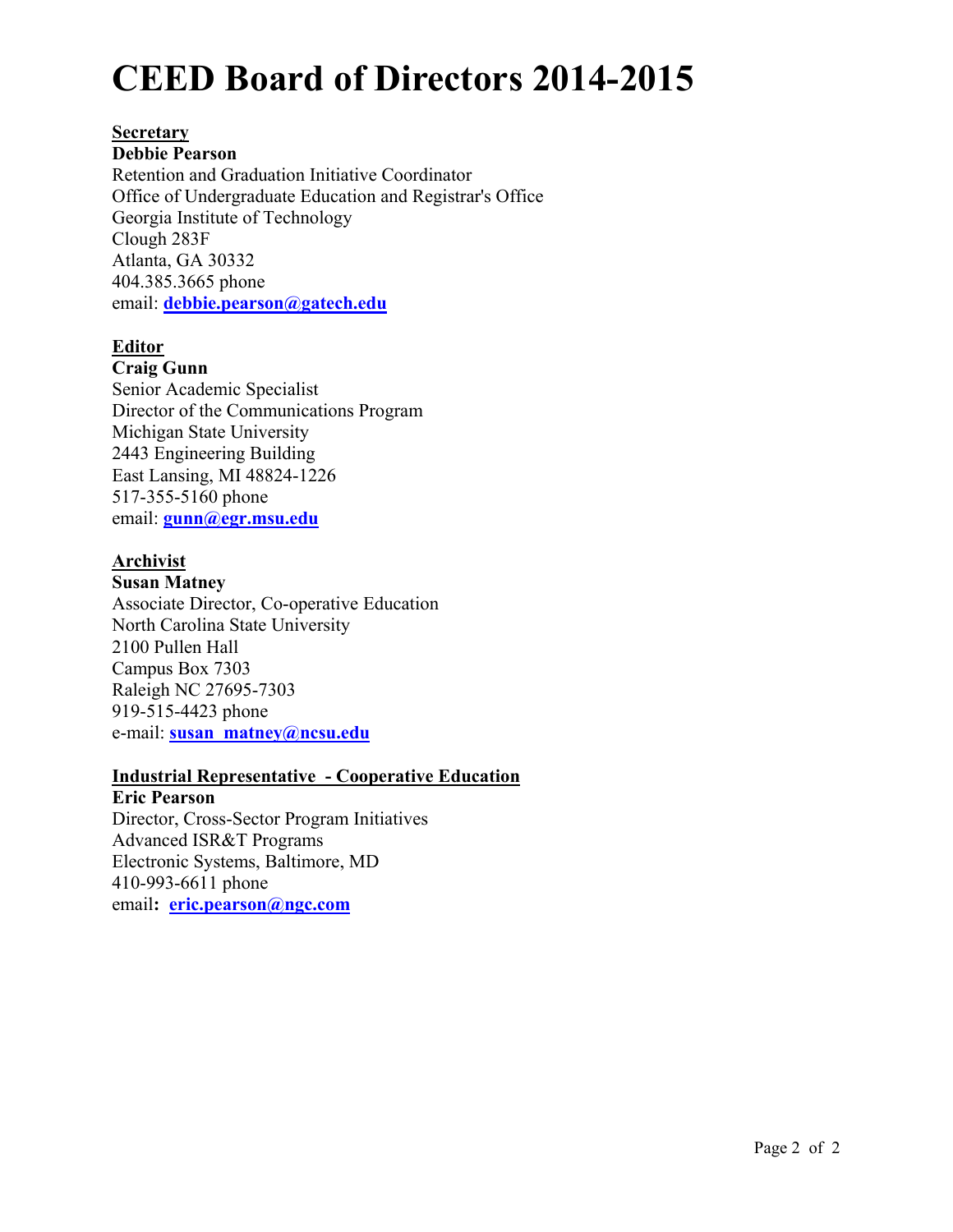# **Industrial Representative - Experiential Education**

**Kristen Taylor** College Recruiting The Southern Company 404-506-4330 phone email: **kbtaylor@southernco.com**

### **Academic Representative - Cooperative Education**

**Chris Plouff, Ed.D., P.E.**  Assistant Professor & James R. Sebastian Chair of Engineering Cooperative Education and Education Development School of Engineering Grand Valley State University 616-331-6017 phone email: **plouffc@gvsu.edu** 

# **Academic Representative – Experiential Education**

**Ilka M. Balk** Director of Engineering Career Services University of Kentucky] 289 Ralph G. Anderson Building Lexington, KY 40506-0503 859-257-4178 phone email: **ilka.balk@uky.edu**

# **Committee Chairs**

# **Membership**

**Amy F. Ratliff**  Senior Coordinator Cooperative Education and Professional Practice Program The University of Alabama 317 Houser Hall Tuscaloosa, AL 35487 205-348-3950 phone email: **aratliff@eng.ua.edu**

#### **Public Relations and Communications**

**Deanna R. Dunn** Co-op Coordinator The University of Akron, ASEC-203 Akron, OH 44325 330-972-7849 phone email: **ddunn@uakron.edu**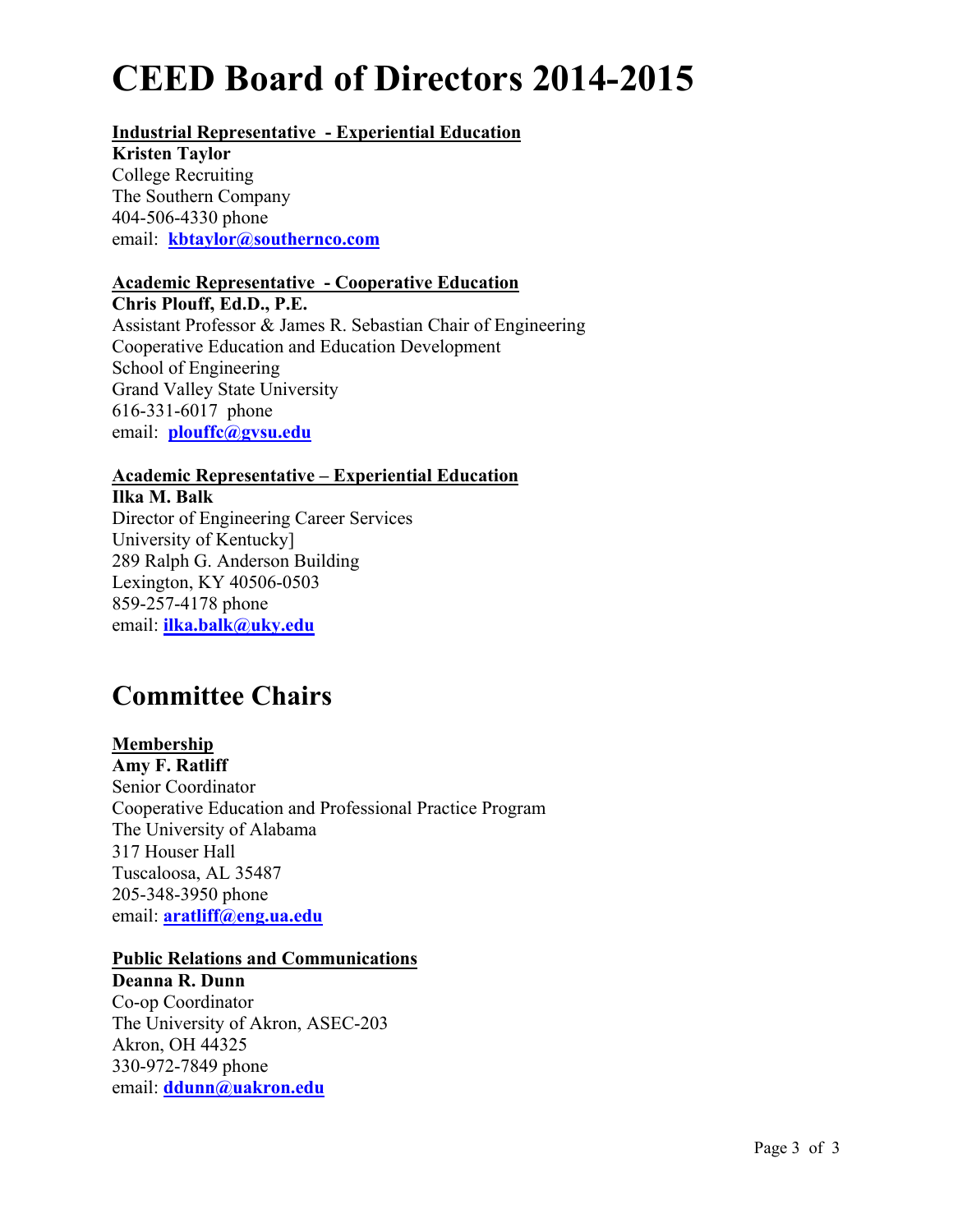### **Research**

**Anita Todd**  Associate Director Associate Professor of Professional Practice University of Cincinnati 7th Level Joseph A. Steger Student Life Center P.O. Box 210115 Cincinnati, Ohio 45221 **Phone:** 513-556-0323 email: **anita.todd@uc.edu**

# **CIEC Program Chair**

**Sandra L. English**, J.D., M.P.A. Manager, Cooperative Education Program Dean's Diversity Council Member Washkewicz College of Engineering Cleveland State University 1960 East 24th Street, Stilwell Hall 130B Cleveland, Ohio 44115 216-687-6968 phone 216-687-9280 fax email: **s.l.english@csuohio.edu**

# **2013-15 ASEE Program Chair for CEED**

**Chris Plouff, Ed.D., P.E.**  Assistant Professor & James R. Sebastian Chair of Engineering Cooperative Education and Education Development School of Engineering Grand Valley State University 616-331-6017 phone email: **plouffc@gvsu.edu** 

# **Awards**

**Naomi Powell**  Associate Director Cooperative Education & Professional Practice Program The University of Alabama 205-348-8549 phon205-348-2459 fax email: **npowell@eng.ua.edu**